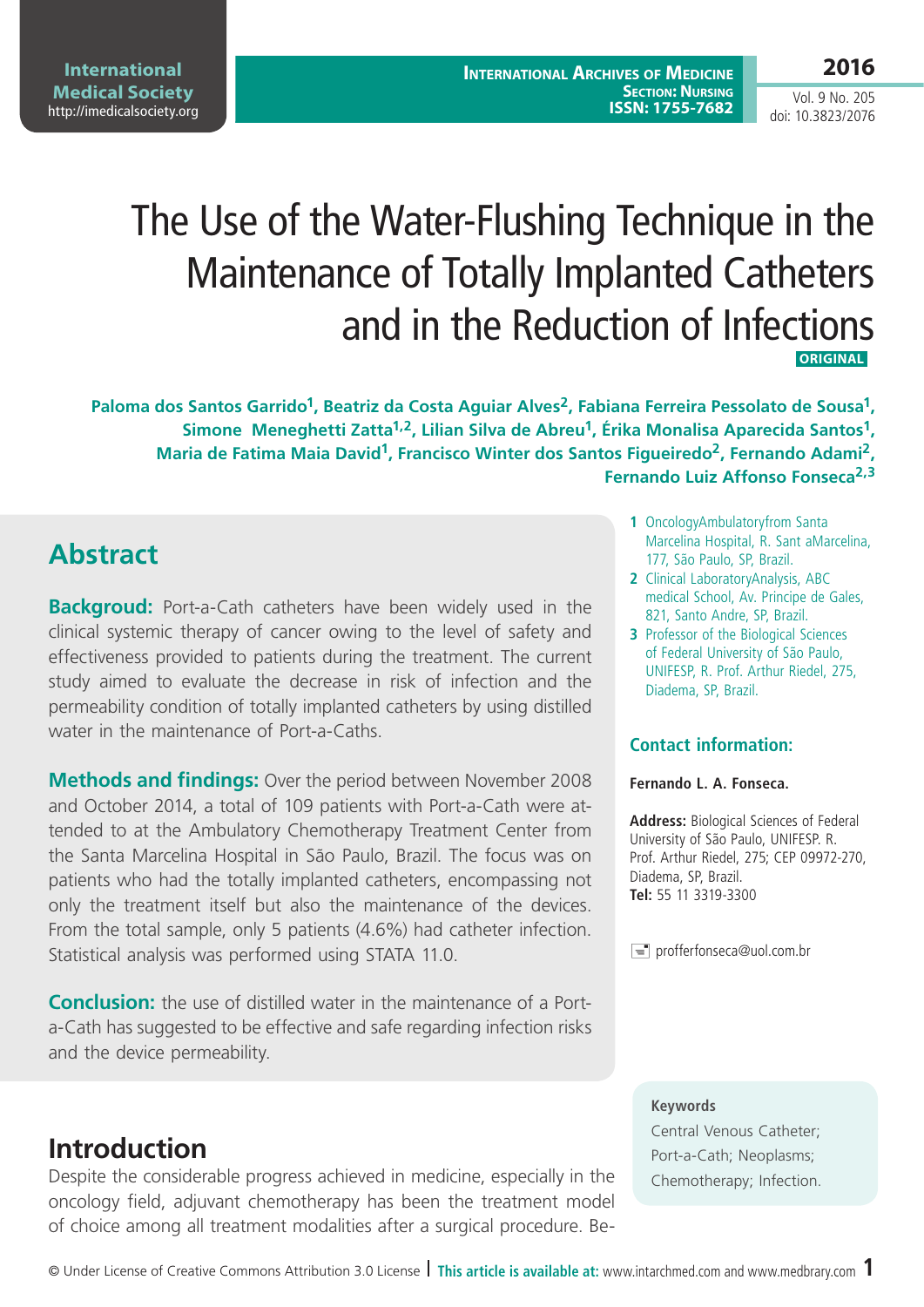**2016**

**International Archives of Medicine SECTION: NURSING ISSN: 1755-7682**

Vol. 9 No. 205 doi: 10.3823/2076

sides reducing the risk of relapses, it also increases patients' life expectancy. In this scenario, multiple punctures for the administration of chemotherapeutic agents with frequent tissue damages caused by vesicant/ irritant drug extravasation can be observed. [1-3]

The use of central venous catheters (CVC) for the administration of chemotherapeutic agents and drugs, hemotransfusion or parenteral nutrition has gradually been increasing. [1,4] More specifically, totally implanted CVCs, also known as Port-a-Caths, have been more and more frequently employed in this context given the fact they bring fewer complications to the patient when compared with the other central venous catheters. In addition to that, they require less manipulation, a lower frequency in use of heparin flush and reduce the need of dressing, thus contributing to facilitate daily activities and providing individuals with a better quality of life. [2, 3, 5]

Nevertheless, totally implanted CVCs demand constant maintenance so that obstructions and the inadequate performance of the device can be prevented, avoiding risky removals and replacements. Along with the many maintenance techniques for the Port-a-Cath, issues varying from thrombocytopenia induced by heparin to catheter-related bloodstream infections may come up. However, no specific effective recommendations for each practice can be found in the literature. [6, 7].

The aim of the current study was to determinate the prevalence of infections when using waterflushing technique in the maintenance of totally implanted catheters and in the reduction of infections.

### **Methods**

This is a transversal study that took place in the chemotherapy ambulatory care unit of the Santa Marcelina Hospital in São Paulo, Brazil. The sample was composed of 109 patients, with ages ranging from 16 to 88 years, who had a Port-a-Cath implanted between November 2008 and October 2014. The device was used either for the administration of chemotherapy infusion, medications and blood derivatives or by those patients who were there for the quarterly maintenance of the catheter after their treatment completion.

Data were collected straight from the patients' medical records, and all nursing entries were evaluated during the established period. Within the collection, we gathered information like age, sex, type of tumor, date and site where the Port-a-Cath was implanted, the products administered through the catheter (chemo, medication or blood derivatives), the presence or absence of catheter or catheterrelated infection, the need of catheter removal and the number of water flushes performed in patients under maintenance treatment only.

The variables sex distribution, implantation site, use of medications, chemotherapy, blood derivatives and the presence of infections were expressed as absolute and relative frequencies. Other variables like age, number of days with implant, number of water flushes and punctures were expressed as median (25-75 percentile) due to the uneven distribution (Shapiro-Wilk test,  $p < 0.05$ ). The correlation between the number of punctures and the number of water flushes was tested by Spearman coefficient  $(p = 0.95)$ . Statistical analysis was performed using STATA 11.0.

### **Results**

A total of 109 patients with implanted catheter were evaluated. Among those, 44.9% were males and 55.1% were females. Regarding the device implantation site, 82.6% of the studied patients had it placed in the right subclavian vein. The studied sample characterization is shown in **Table 1**.

As to the objective of the use of the device, it could be observed that 100% of the patients were undergoing chemotherapy, with a rate of 4.6% of individuals with catheter-related infection develo-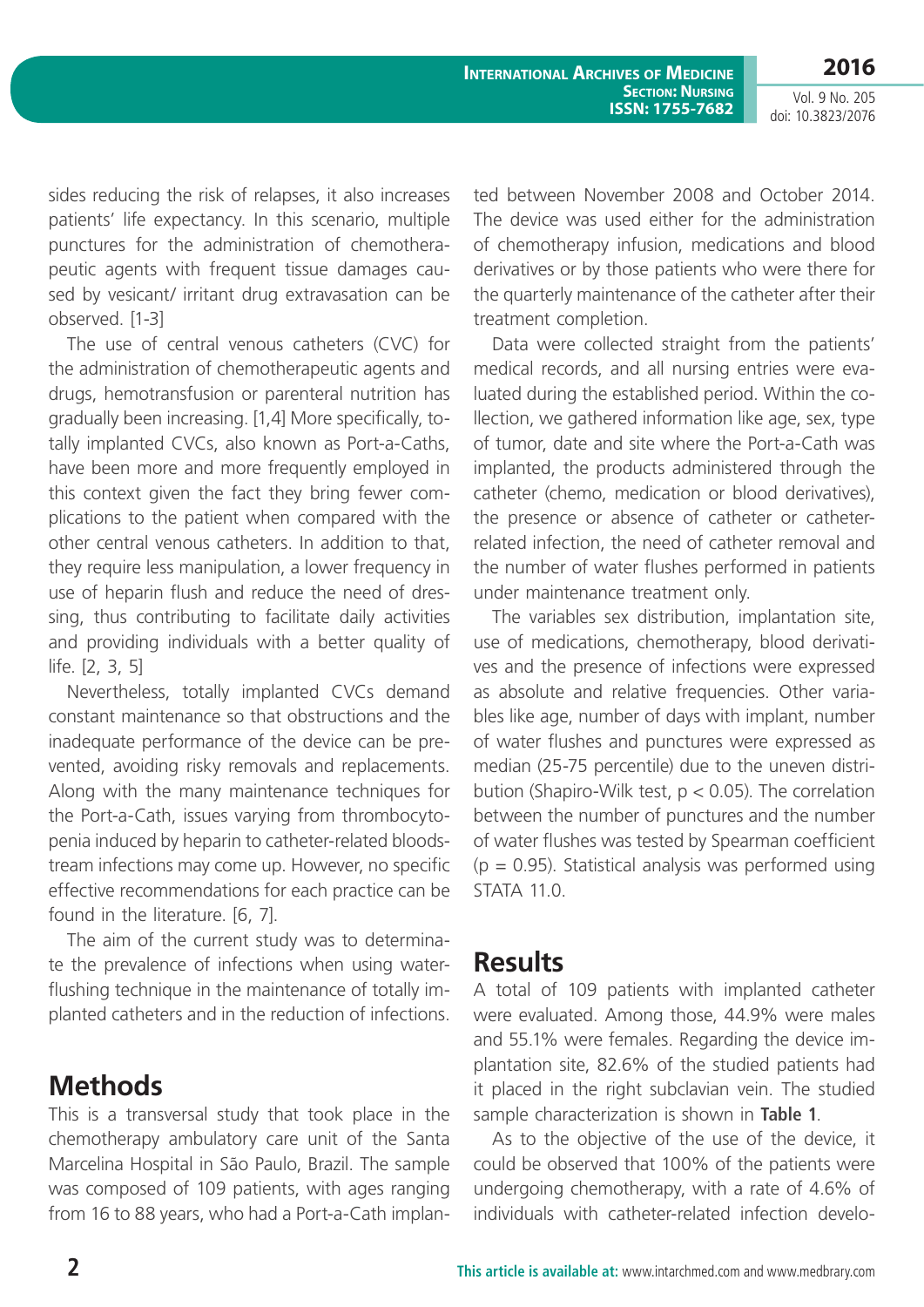Vol. 9 No. 205 doi: 10.3823/2076

| <b>Sample Characterization</b>                                                                                             | n    | $\%$          |  |
|----------------------------------------------------------------------------------------------------------------------------|------|---------------|--|
| Sex                                                                                                                        |      |               |  |
| Male                                                                                                                       | 49   | 44.9          |  |
| Female                                                                                                                     | 60   | 55.1          |  |
| Site                                                                                                                       |      |               |  |
| <b>RSV<sup>a</sup></b>                                                                                                     | 90   | 82.6          |  |
| LSV <sup>b</sup>                                                                                                           | 13   | 11.9          |  |
| <b>RUL<sup>C</sup></b>                                                                                                     | 1    | 0.9           |  |
| LUL <sup>d</sup>                                                                                                           | 5    | 4.6           |  |
| Median (25-75 percentile)                                                                                                  |      |               |  |
| Age                                                                                                                        | 47.5 | $(30 - 58.5)$ |  |
| Days with Implant                                                                                                          | 269  | $(235 - 337)$ |  |
| p.25 - p.75: 25-75% percentile respectively.<br><sup>a</sup> : Right subclavian vein, <sup>b</sup> : Left subclavian vein, |      |               |  |

**Table 1.** Sample caracteristics.

<sup>c</sup>: Right upper limb,  $\frac{d}{dx}$ . Left upper limb.

ped during the treatment. The clinical profile of the sample can be seen in **Table 2**.

| <b>Clinical Profile</b>                      | $\overline{n}$ | %           |
|----------------------------------------------|----------------|-------------|
| <b>Medications</b>                           |                |             |
| Yes                                          | 109            | 100         |
| <b>No</b>                                    |                |             |
| Chemotherapy                                 |                |             |
| Yes                                          | 109            | 100         |
| <b>No</b>                                    |                |             |
| <b>Blood Derivatives</b>                     |                |             |
| Yes                                          | 28             | 25.7        |
| <b>No</b>                                    | 81             | 74.3        |
| Infection                                    |                |             |
| Yes                                          | 5              | 4.6         |
| <b>No</b>                                    | 104            | 95.4        |
| Median (25-75 percentile)                    |                |             |
| <b>Water Flushes</b>                         | 25             | $(13 - 43)$ |
| Punctures                                    | 15             | $(11 - 26)$ |
| p.25 - p.75: 25-75% percentile respectively. |                |             |

Table 2. Patients clinical profile.

Among the patients who did not present the infection, a positive correlation between the number of punctures and the number of water flushes could be noted **(Figure 1)**.



# **Discussion**

Therapeutic approaches in oncologic patients have been more and more aggressive, especially in regard to systemic treatment modalities, which require safe venous access. In this casuistic, totally implanted CVCs are of utmost importance concerning the safety of the patient and the decrease in risk of serious complications.

Taking into consideration comorbidities like peripheral vascular diseases and vascular fragility when the administration of chemotherapy by intravenous route is made necessary, it can be observed that totally implanted CVCs have been widely used as a safer device for the patient. Besides chemotherapy treatment, Port-a-Caths are frequently used for the administration of medications, blood derivatives, parenteral nutrition and specimen collection for laboratory analysis. [1, 2, 4, 5]

Regarding the maintenance of the device, the use of heparin or saline solution prevails over other methods of permeability preservation. However,